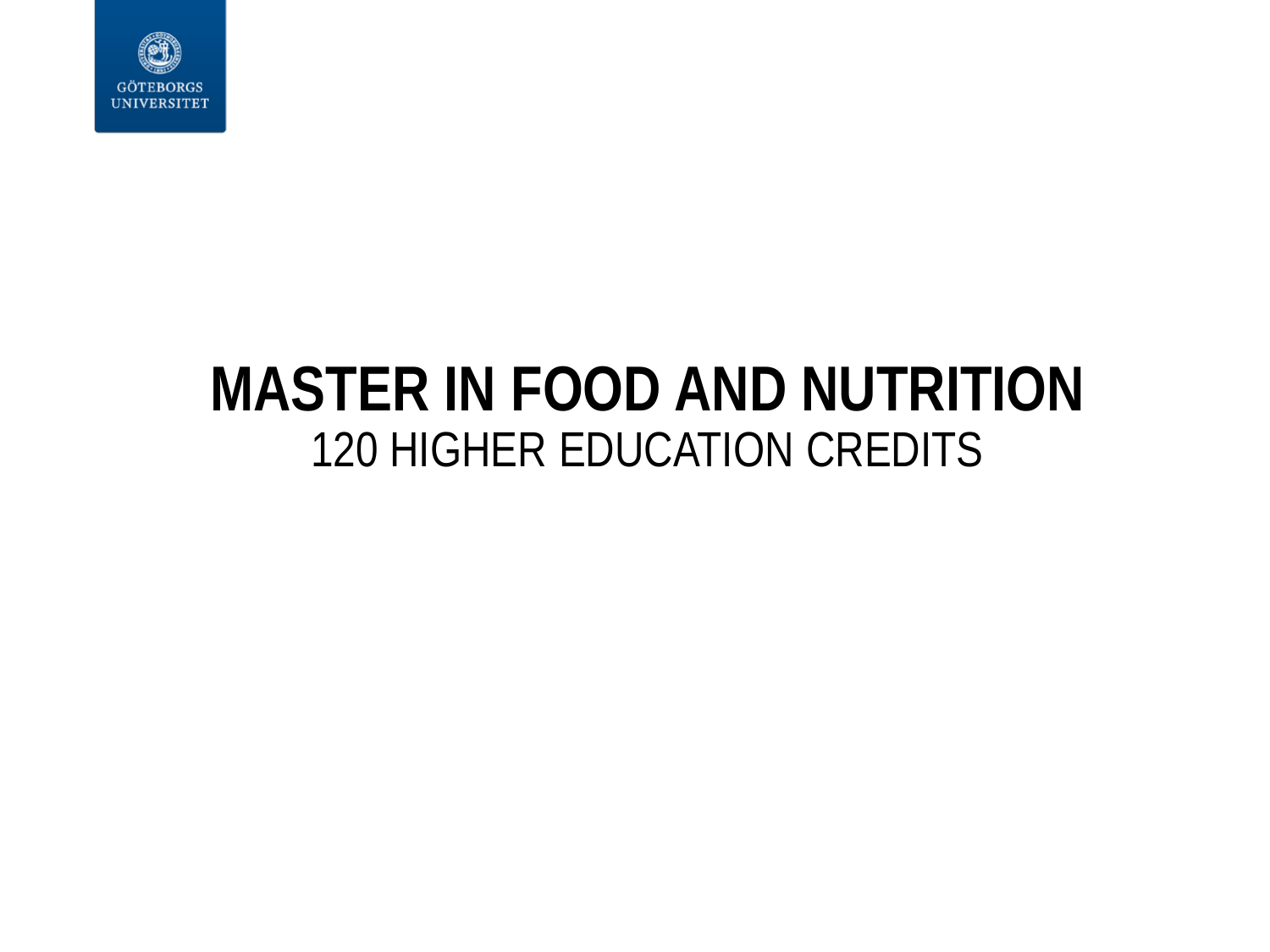

#### Master in Food and Nutrition, 120 HEC



**1** We recommend taking both of these courses regarding methodology but mandatory is a course in methodology (Second Cycle) of 7.5 HEC.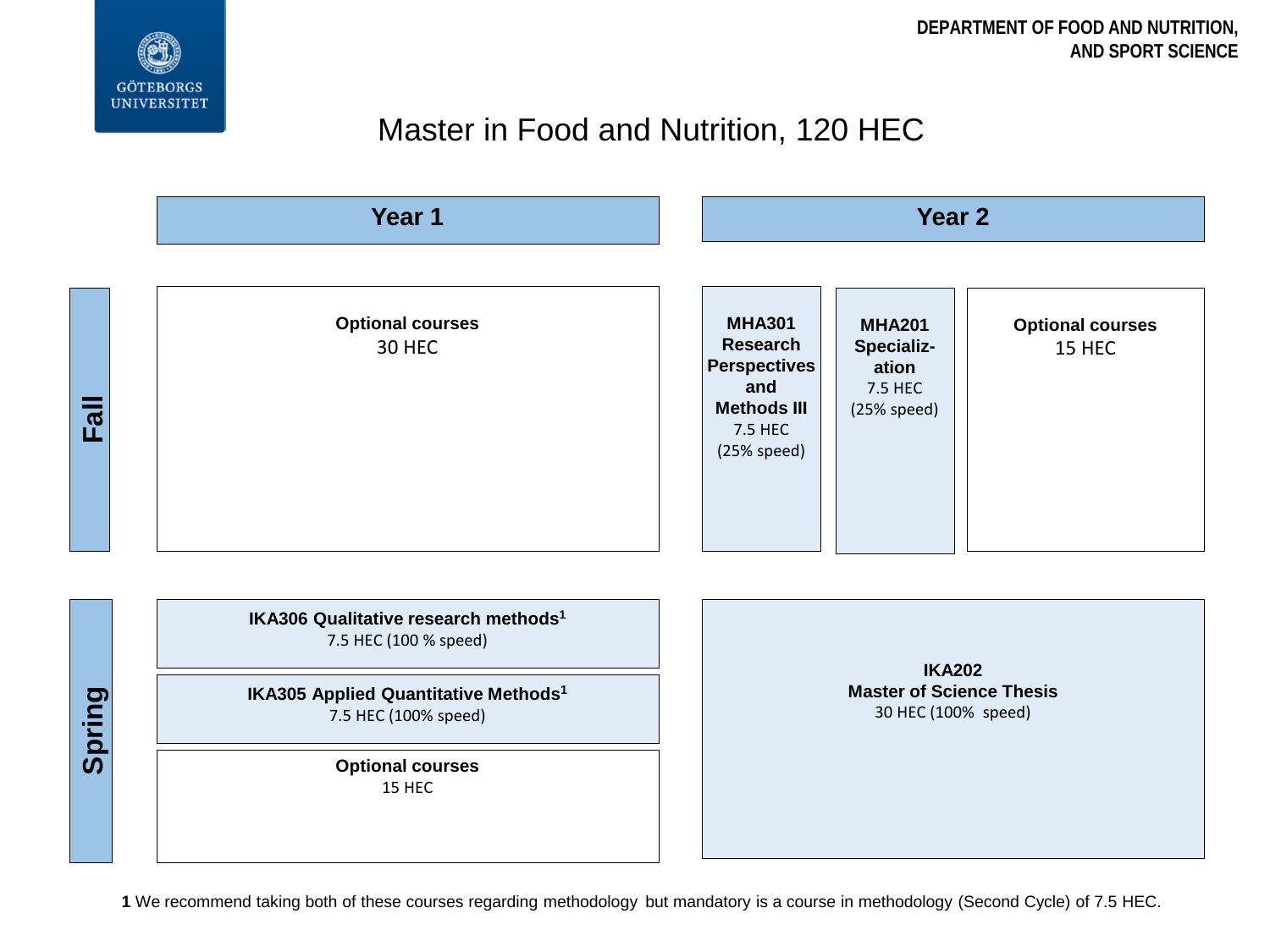



# **Optional courses given in English**

- Critical Analysis in Health Promotion IKA303, 7.5 HEC (50% speed)
- Food Preference and Sensory Evaluation IKA308, 7.5 HEC (50% speed)
- Internship I IKA401,15 HEC (25-100% speed)
- Internship II IKA402,15 HEC (25-100% speed)
- Measurements Methods I, Diet and Physical Activity IKA301, 7.5 HEC (50% speed)
- Sustainable Food Consumption IKA309, 7.5 HEC (50% speed)

N.B. It is also possible to include other courses of 22,5 HEC (First and Second Cycle)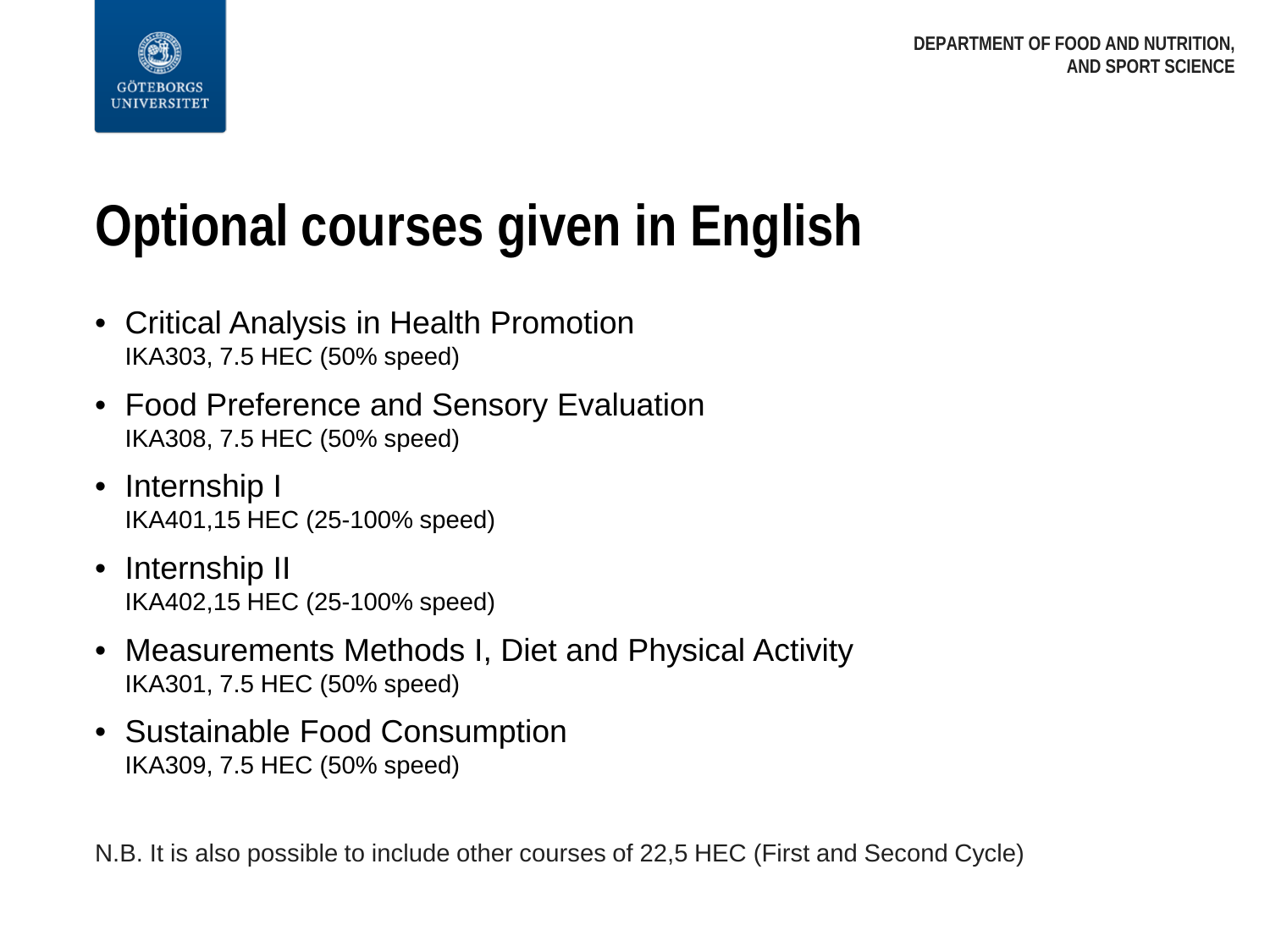

**Spring**

### Master in Food and Nutrition, 120 HEC **SUGGESTION COURSE OF STUDIES**

|                       | Year 1                                                                                                      |                                                                                | Year <sub>2</sub>                                                                                              |                                                                |                                                      |
|-----------------------|-------------------------------------------------------------------------------------------------------------|--------------------------------------------------------------------------------|----------------------------------------------------------------------------------------------------------------|----------------------------------------------------------------|------------------------------------------------------|
|                       | <b>IKA301</b><br><b>Measurements Methods I,</b><br><b>Diet and Physical Activity</b><br>7.5 HEC (50% speed) | <b>IKA308 Food Preference</b><br>and Sensory Evaluation<br>7.5 HEC (50% speed) | <b>MHA301</b><br><b>Research</b><br><b>Perspectives</b><br>and<br><b>Methods III</b><br>7.5 HEC<br>(25% speed) | <b>MHA201</b><br>Specializ-<br>ation<br>7.5 HEC<br>(25% speed) | <b>IKA402 Internship II</b><br>15 HEC<br>(50% speed) |
| $\boldsymbol{\varpi}$ | <b>IKA303 Critical Analysis in</b><br><b>Health Promotion</b><br>7.5 HEC (50% speed)                        | <b>IKA309 Sustainable Food</b><br><b>Consumption</b><br>7.5 HEC (50% speed)    |                                                                                                                |                                                                |                                                      |

**IKA306 Qualitative Research Methods** 7.5 HEC (100 % speed)

**IKA305 Applied Quantitative Methods** 7.5 HEC (100% speed)

> **IKA401 Internship I** 15 HEC (100% speed)

**IKA202 Master of Science Thesis** 30 HEC (100% speed)